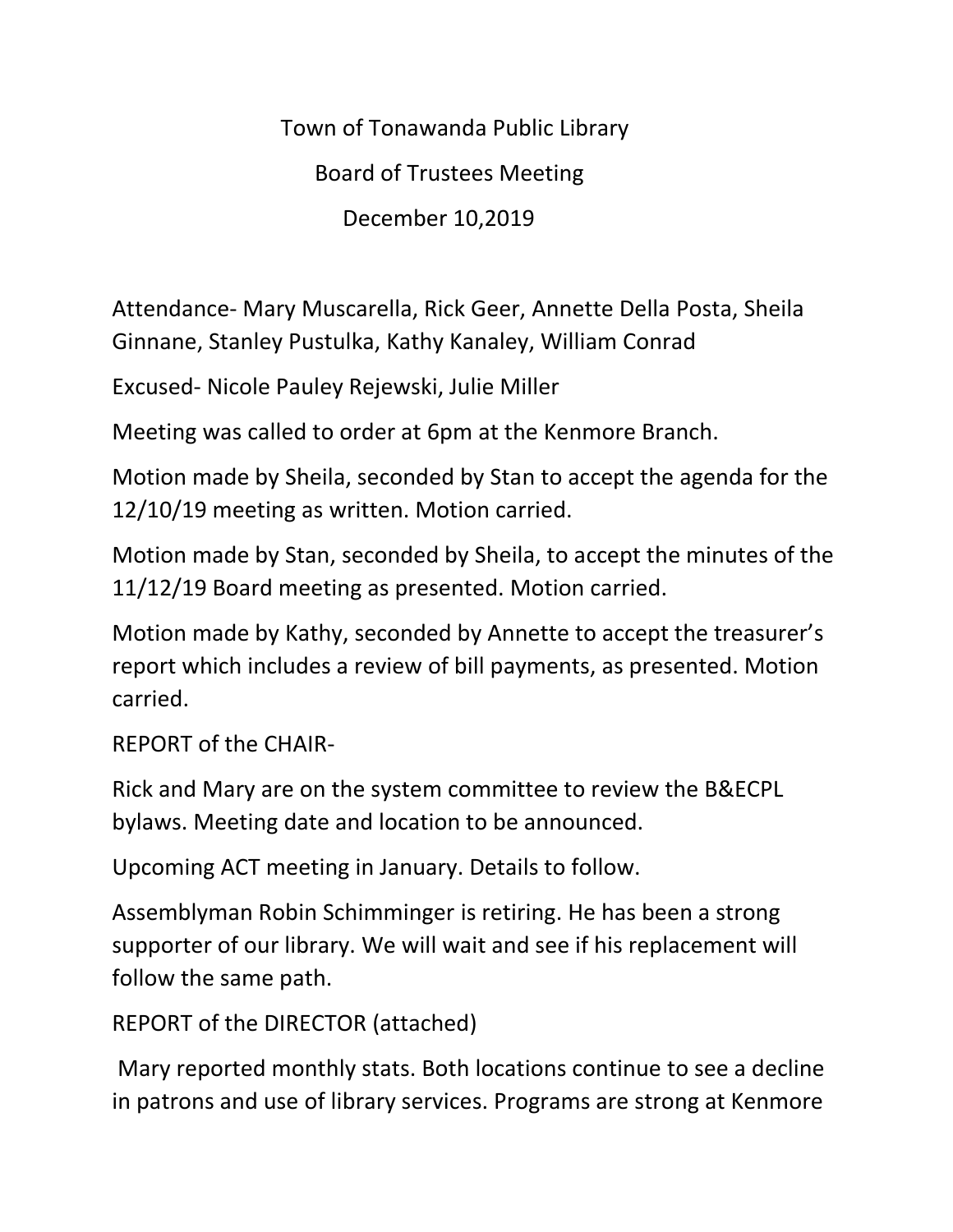while Kenilworth is struggling with attendance at program. Staff continue to meet and discuss ideas to increase numbers.

Amy Christman is leaving. This will leave a gap in some of the activities she ran. Recently retired Kathy Galvin, Librarian I, has agreed to work part time at Kenilworth which will help.

Ricky, library custodian, is retiring on 12/17/19. Town and Village services will help until a replacement is hired. Interviews will begin soon.

There are additional staff changes at Kenmore as well.

Online registration for programs will begin 1/1/20 at both locations. Call in and sign in registration is still available but all information will be kept electronically.

Recent Friends of the Library book sale made \$3000.00

Reconstruction of our meeting room will begin around 2/1/20 per Matt Sutton, Town liaison.

Mary is arranging a holiday celebration for the staff sometime in January.

# UNFINISHED BUSINESS-

Discussion of the Kenmore Branch water bill. Mary has been to the Village Water Department to enlist their help in reducing another large bill which was received after the leaks we found were repaired. Mary also sent a letter with the same request which she signed and will send a second letter from the full Board . The total of both bills already exceeds our budgeted amount.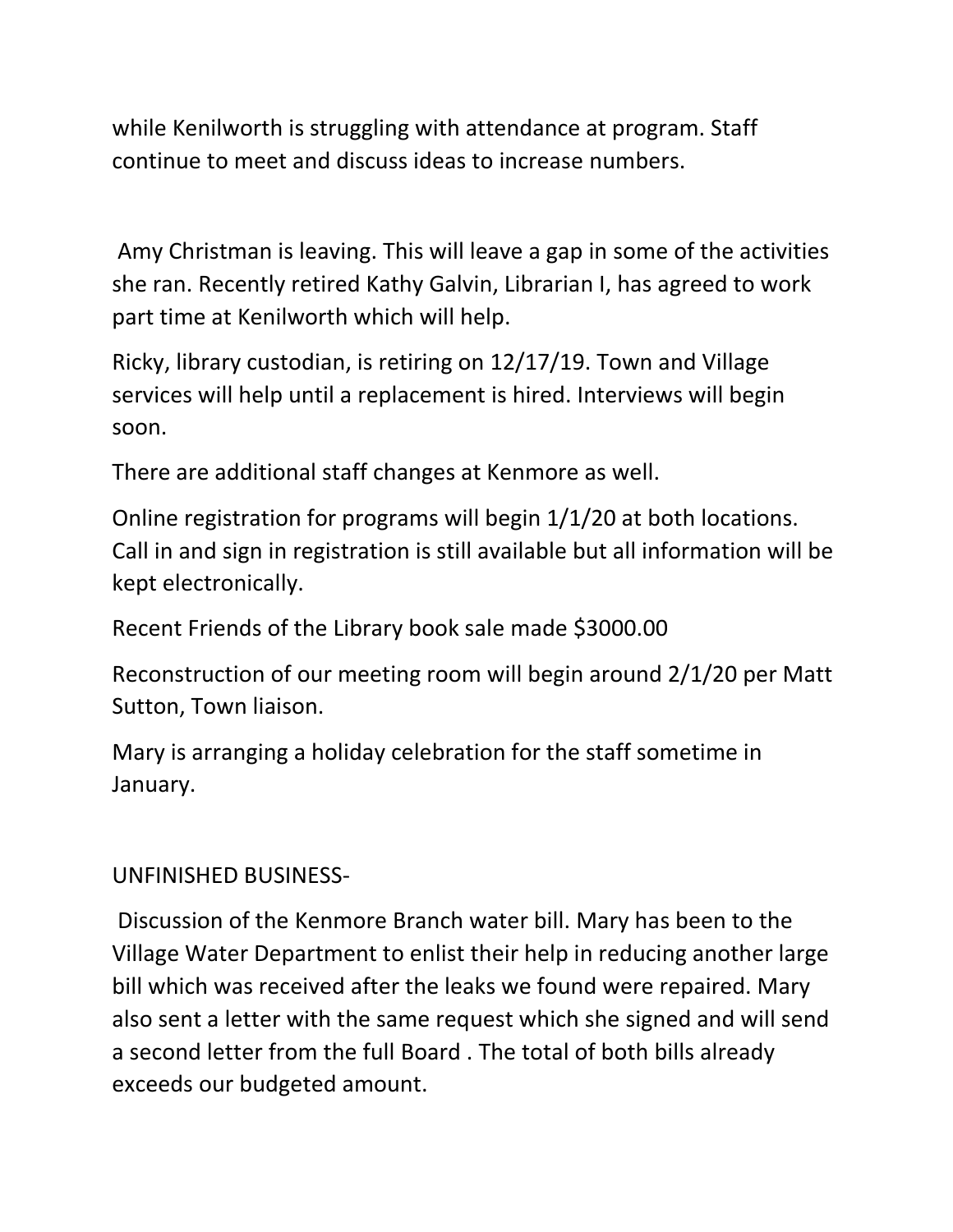# NEW BUSINESS-

Financial Policy reviewed- no changes made review date to be noted on the policy.

Motion made by Kathy, seconded by Annette, to approve the B&ECPL Employee Handbook and Personnel Policy and Procedure manual (Resolution 2019-01) as read. Motion carried.

There being no further business, a motion was made by Annette, seconded by Stan, to adjourn the meeting at 6:55. Motion carried.

Respectfully submitted,

Kathy Kanaley

Secretary

# **Monthly Report Town of Tonawanda Libraries – Kenilworth & Kenmore branches November 2019 Prepared by Mary Muscarella, Library Director**

# **KENILWORTH**

#### **Statistics Changes from November 2018 to November 2019**

- Circulation: -5.6% (contracting library average -5.9%)
- Visitor count: -9.7% (contracting library average -1.0%)
- PAC: -13.8% (contracting library average -4.8%)
- WiFi:  $-4.9\%$  (contracting library average  $+8.5\%$ )
- Number of programs: 10 (11 in November 2018)
- Attendance at programs: 85 (97 in November 2018)
- New library cards issued: 18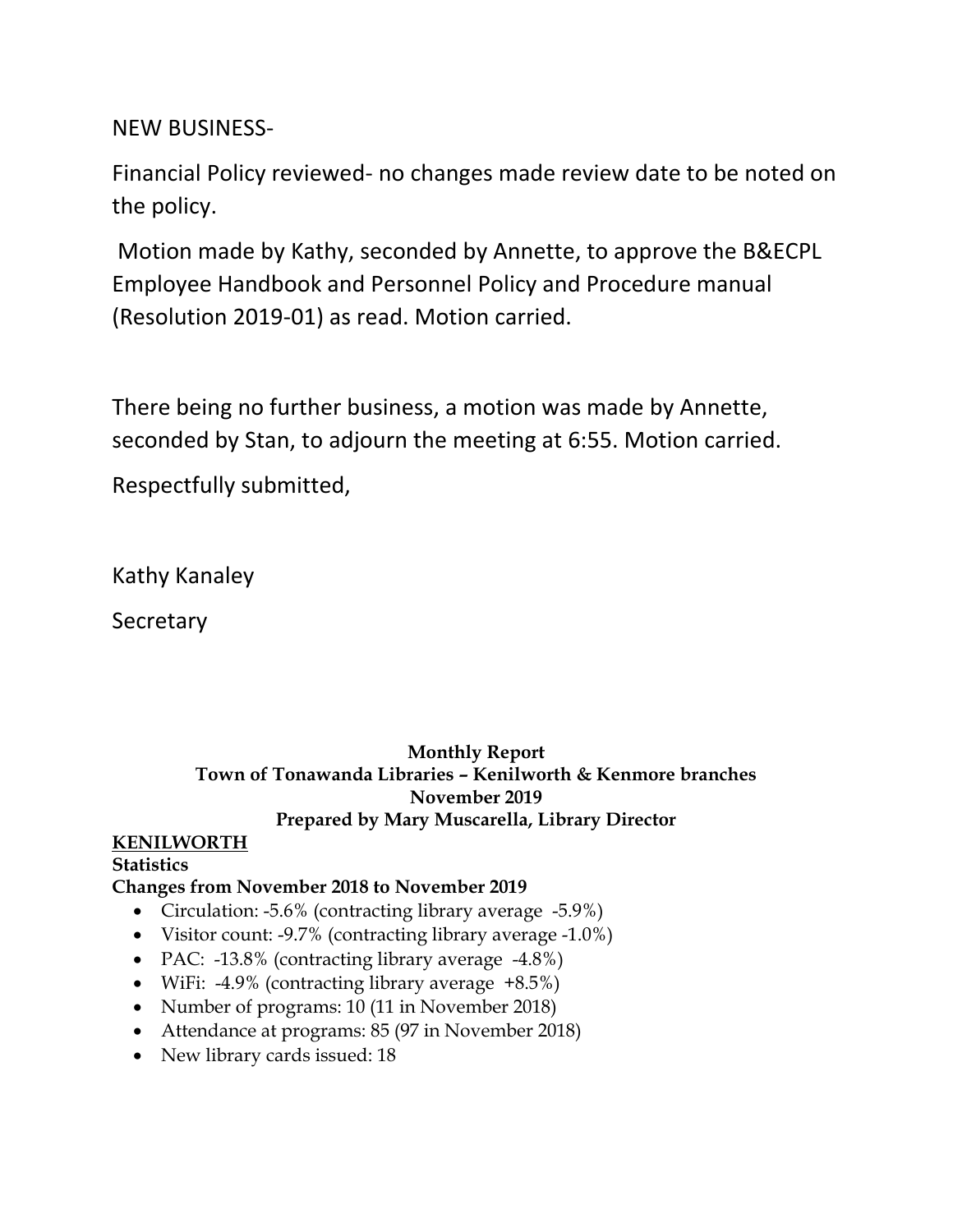#### **In Library Programs:**

- **Books and Barks** program, facilitated by **Librarian Amy Christman**, was cancelled for Wednesday, November 13th because the dog did not show up !
- **Family Story Time,** facilitated by **Librarian Joe Patton,** was held on Monday, November 4<sup>th</sup>. There were 6 adults and 6 children for a total of 12 attendees. Sessions will start up again in January.
- **Book Discussion**, facilitated by **Librarian Amy Christman**, was held on Wednesday, November 6<sup>th</sup>. There were 10 participants. Amy will continue to facilitate this book club in a volunteer capacity after December 6<sup>th</sup>.
- **LEGO League,** facilitated by **Library Associate Margaret Kunz,** was held on Friday, November 22nd. There were 7 adults and 14 children for a total of 21 participants.
- **Button Making** was available on Wednesdays, November 6<sup>th</sup>, November 13th, November 20th & November 27th. There were 6 adults and 11 children for a total of 17 participants.
- **Tutoring Sessions:** There were 10 Adult and 9 Youth tutoring sessions for a total of 19 tutoring sessions in November.

# **Adult Technology Programs:**

 **\* 'Editing Digital Photos', was presented by Central Library Technology staff** on Monday, November 18<sup>th</sup>. There were 6 participants.

> \* Computer Coach, **volunteer Teresa Brancato**, was at the Kenilworth Branch on Thursdays, November 7th & November 14th. She did not assist any patrons in November.

#### **Tours/Outreach:**

**Ripen with Us Daycare** visited on Thursday, November 7<sup>th</sup>, facilitated by **Librarian Amy Christman**. There were 2 adults and 10 children for a total of 12 attendees.

**Kids Kampus Daycare** visited on Thursday, November 21st, facilitated by **Library Director Mary Muscarella**. There was 1 adult and 6 children for a total of 7 attendees.

#### **Displays:**

\*Autism Services, Inc. put up a display of artwork from students in a recent art show. There were mounted pieces as well as ceramics on display. \* A display in the central area of the library was themed, "Feast on a Good Book" and featured titles about food.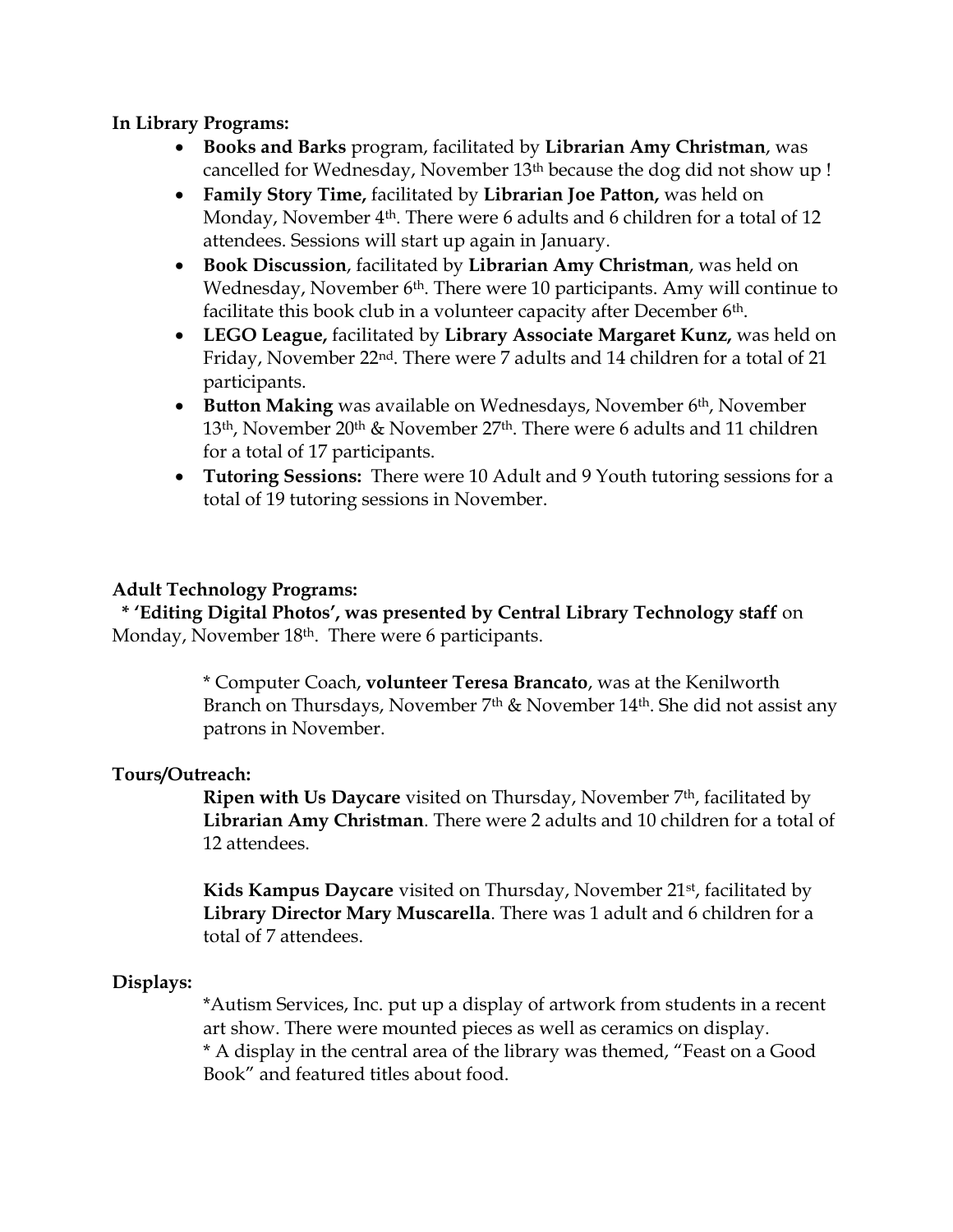### **Community Room Use:**

The community room was used by 2 outside groups for meetings in November:

- WNY American Meteorology Society
- AJ Smith Interviews

#### **Other:** NA

#### **Materials Budgets:**

MAT = \$4,034 (minus \$4034 spent) = \$0 AV = \$1,402 (minus \$1,402 spent) = **-**\$0

### **Revenue:**

Candy bar sales November 2019 = \$51 (YTD=\$571) Discarded materials sales November 2019 \$72.75 (YTD=\$1,327.10) Book bag sales November 2019 = \$26 (YTD=\$119) Donation box November 2019 = \$14 (YTD=\$150.97)

### **Meetings/Trainings/Conferences:**

**Librarian Amy Christman** attended the **Librarians Meeting** at the Kenmore Library on Tuesday, November 5th.

**Library Associate Margaret Kunz** and **Library Clerk Beth Scibetta** attended LibCal training at Kenilworth on Friday, November 8<sup>th</sup>. The training was presented by Melissa Burgess from Central Library Communications Department.

#### ~~~~~~~~~~~~~~~~~~~~~~~~~~~~~~~~~~~~~~~~~~~~~~~~~~~~~~~~~~~~ ~~~~~~~~~~~~~~~~~~~~~~~~~~~~~~~~~~~~~~~~~~~~~~~~~~~~~~~~~~~~

#### **KENMORE**

#### **Statistics:**

#### **Changes from November 2018 to November 2019**

- Circulation: -13.4% (contracting library average -5.9%)
- Visitor Count: -2.6% (contracting library average -1.0%)
- PAC: -4.6% (contracting library average -4.8%)
- WiFi: +2.9% (contracting library average +8.5%)
- Number of programs: 40 (33 in November 2018)
- Attendance at programs: 611 (507 in November 2018)
- New library cards issued: 70

#### **In Library programs:**

 **Preschool Story Time,** facilitated by **Librarian Jill Jablonski,** was held on Thursdays, November 7th & November 14th. There were 14 adults and 23 children for a total of 37 attendees. Sessions will start up again in January.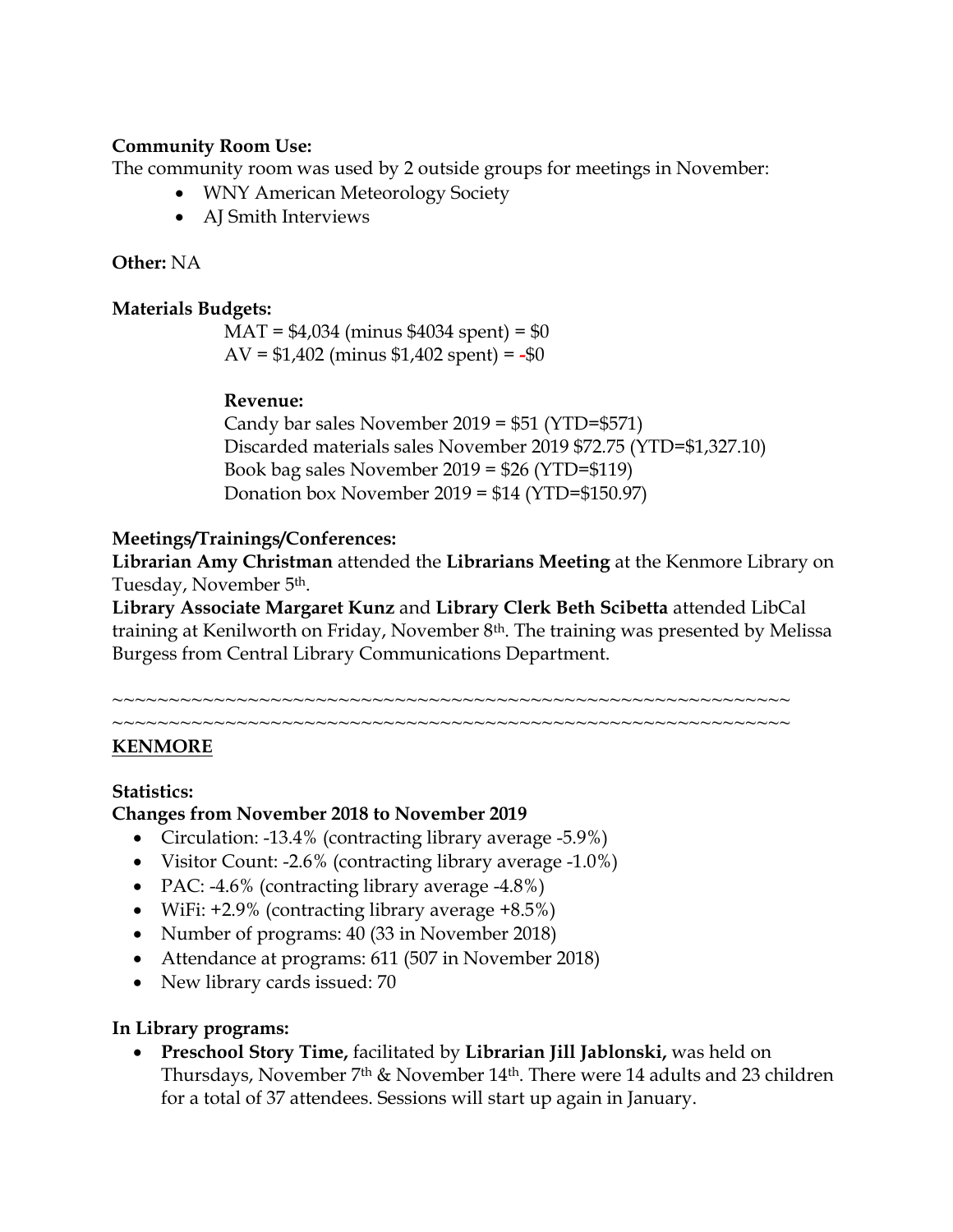- **Toddler Time for 2's,** facilitated by **Librarian Nicole Brown,** was held on Fridays, November 1st, November 8th & November 15th. There were 43 adults and 47 children for a total of 90 attendees. Sessions will start up again in January.
- **Family Story Time,** facilitated by **Librarian Nicole Brown,** was held on Thursdays, November 7th & November 14th. There were 20 adults and 26 children for a total of 46 attendees. Sessions will start up again in January.
- **Baby Time,** facilitated by **Librarian Nicole Brown,** was held on Fridays, November 1st, November 8th & November 15th. There were 10 adults and 10 children for a total of 20 attendees. Sessions will start up again in January.
- **Sensory Play Time,** facilitated by **Librarians Jill Jablonski and Nicole Brown,**  was held on Saturday, November 23rd. There were 29 adults and 27 children for a total of 61 participants.
- **Kenmore Library News/KNL Zine** meetings, facilitated by **Branch Manager Nicole Bermingham**, were held on Wednesdays, November 6th, November 13th, November 20th & November 27th. There were 29 teens & 6 children for a total of 35 participants.
- **Crafter Day,** facilitated by **Librarian Jill Jablonski,** was held on Saturday, November 2nd. There were 11 adults and 15 children for a total of 26 participants.
- **Books and Barks**, facilitated by **Librarian Jill Jablonski**, was cancelled on Saturday, November 9<sup>th</sup> due to lack of registration.
- **LEGO Club**, facilitated by **Librarian Joe Patton**, was held on Saturday, November 16th. There were 10 adults and 17 children for a total of 27 participants.
- **Adult Journal Group**, facilitated by **Librarian Amy Christman**, was held on Tuesday, November 5th. There were 8 participants. This program will be suspended until we can find another person to facilitate.
- **Knit/Crochet group**, facilitated by **Librarian Jill Jablonski**, was held on Mondays, November 4<sup>th</sup>, November 18<sup>th</sup> & November 25<sup>th</sup>. (November 11<sup>th</sup> was a holiday). There were 24 participants.
- **Button Making** was available on Tuesdays, November 5<sup>th</sup>, November 12<sup>th</sup>, November 19<sup>th</sup> & November 26<sup>th</sup>. There were 17 adults and 24 children for a total of 41 participants.
- **Widget Wednesday,** facilitated by **Librarian Joe Patton,** was held on Wednesdays, November 6<sup>th</sup>, November 13<sup>th</sup>, November 20<sup>th</sup> & November 27<sup>th</sup>. There were 15 adults and 24 children for a total of 39 participants.
- **Game Night**, facilitated by **Branch Manager Nicole Bermingham**, was held on Thursdays, November 7<sup>th</sup>, November 14<sup>th</sup> & November 21<sup>st</sup>. There were 12 adults and 8 children for a total of 20 participants.
- **Book Club**, facilitated by **Library Director Mary Muscarella**, met on Tuesday, November 19th. There were 5 attendees.
- **Exploring 4 Faith Traditions to Build Tolerance,** presented b**y The Network of Religious Communities,** was held on Sunday, November 10<sup>th</sup>. There were 20 adults and 25 children for a total of 45 attendees.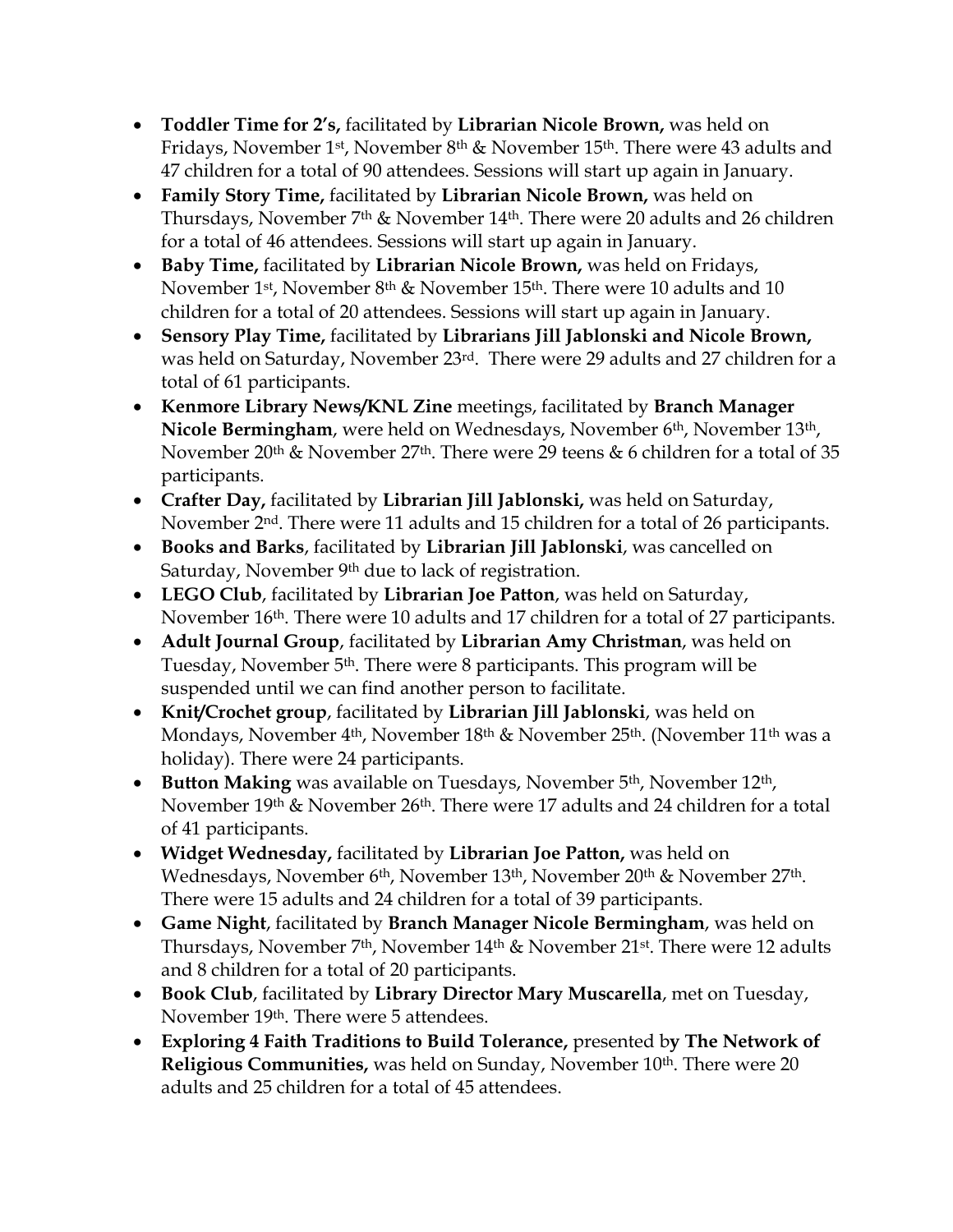- **'Fall Films and Food'** presented by **Librarian Nicole Brown,** was held on Saturday, November 23rd. There were 12 adults and 12 children for a total of 24 participants.
- **NYS Disaster Preparedness Training,** presented by **the NYS Disaster Preparedness Corps, was held on Monday, November 4<sup>th</sup>. There were 30** attendees.
- **'Create a Felt Penguin',** presented by **volunteer Elena Mileva-Anderson,** was held on Wednesday, November 6<sup>th</sup>. There were 10 participants.
- **'Green Cleaning Workshop',** presented by **Donna Wysokenski from the UB Environmental Health Study for WNY**, was held on Wednesday, November 13th. There were 8 attendees.
- **'Retirement',** presented by **Donna Ponholzer from Northwest Bank,** was held on Wednesday, November 20<sup>th</sup>. There were 5 attendees.

# **Tutoring:**

 There were 10 tutoring session for adults and 15 tutoring sessions for children for a total of 25 sessions at the Kenmore library in November.

# **Adult Technology programs/Assistance:**

- Computer Coach **volunteer Thea Z.** was at the library on Wednesdays, November 6th & November 27th. She assisted 3 patrons in November.
- Computer Coach **volunteer Partho Bhattacharya** was at the library on Tuesdays, November 5th, November 12th, November 19th & November 26th. He assisted a total of 14 patrons in November.
- Computer Coach **volunteer Saraswathy is on hiatus until February 2020.**
- Resume Helper **volunteer Lynda Vandermeer**, was at the library on Wednesday, November 27th. She assisted 1 patron in November.
- **Computer Coach, volunteer Kevin Garvey**, was at the library on Wednesdays, November 13<sup>th</sup>, November 20<sup>th</sup> & November 26<sup>th</sup>. He assisted 1 patron in November.
- **'eBooks & eReaders'** computer class scheduled for November 2nd was cancelled due to low registration.

# **Tours/Outreach:**

 **Branch Manager Nicole Bermingham** held a **Book Discussion** at Brookdale Senior Living Facility on Monday, November 5<sup>th</sup>. There were 10 participants.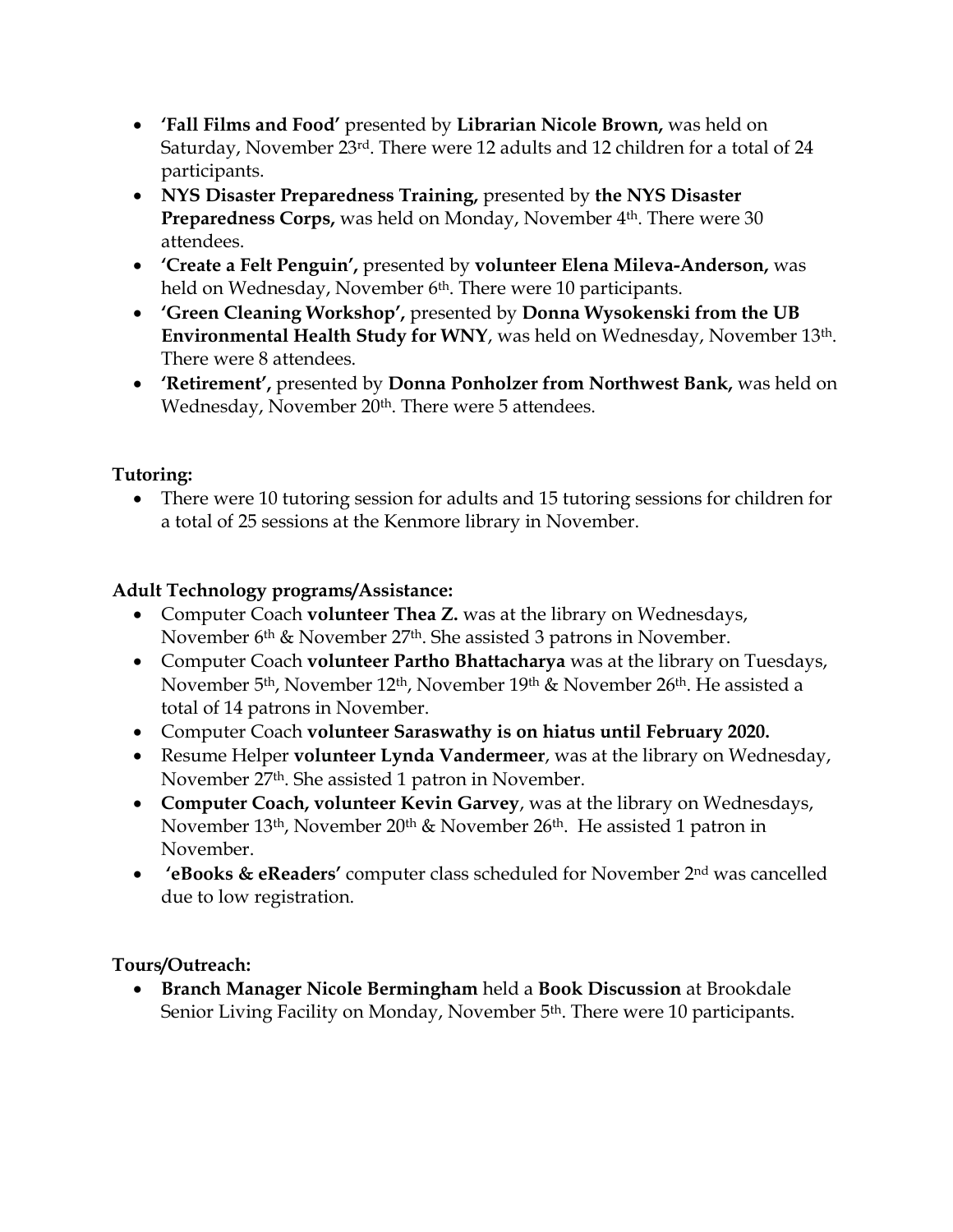### **Displays:**

Adult display table: 'Relax Your Body & Unwind Your Mind' featured adult titles about meditation, yoga, and other calming activities to help provide remedies to the stressful holiday season.

Display table near front desk: Retirement program promotion and Mark Twain program promotion.

Table near self-checkout: Upcoming Friends of the Library Book Sale.

Our lobby display case featured a display by Girl Scout Troop 434273

# **Other:**

PetsAlive WNY sponsored a collection box during the month of November for canned cat food, paper towels, newspaper, trash bags, and plastic cat toys for their shelter animals.

# **Community Room Use:**

The community room was used for 17 meetings in November by the following groups: Crocheters/Knitters; Betty Carr Book Group; Girl Scouts; Fibromyalgia Support Group; Opera Buffs; BABES Beading; Zeta Amicae of Buffalo; Erie County Board of Elections; US Census Job Information; Corrections Officer Recruitment; United Healthcare; HST of WNY; AJ Smith Art Show interviews.

# **Materials Budgets:**

MAT = \$8,920 (minus \$8920 spent) = \$0 AV =  $$1,683$  (minus  $$1,683$  spent) =  $$0$ 

# **Revenue:**

Candy bar sales for November 2019 = \$142 (YTD=\$1,772) Discarded materials sales for November 2019 = \$52 (YTD=\$1,190.25) Book bag sales for November 2019 = \$24 (YTD=\$360) Donation box November 2019 = \$17 (YTD=\$357.60)

# **Meetings/Conferences/Trainings/Presentations:**

- **Manager-Director meeting** held at Central Library on Wednesday, November 13th was attended by **Library Director Mary Muscarella and Library Branch Manager Nicole Bermingham.**
- A **Librarian's Meeting** was attended by **Nicole Bermingham, Nicole Brown, Amy Christman, Jill Jablonski, Joe Patton and Mary Muscarella** on November 5th.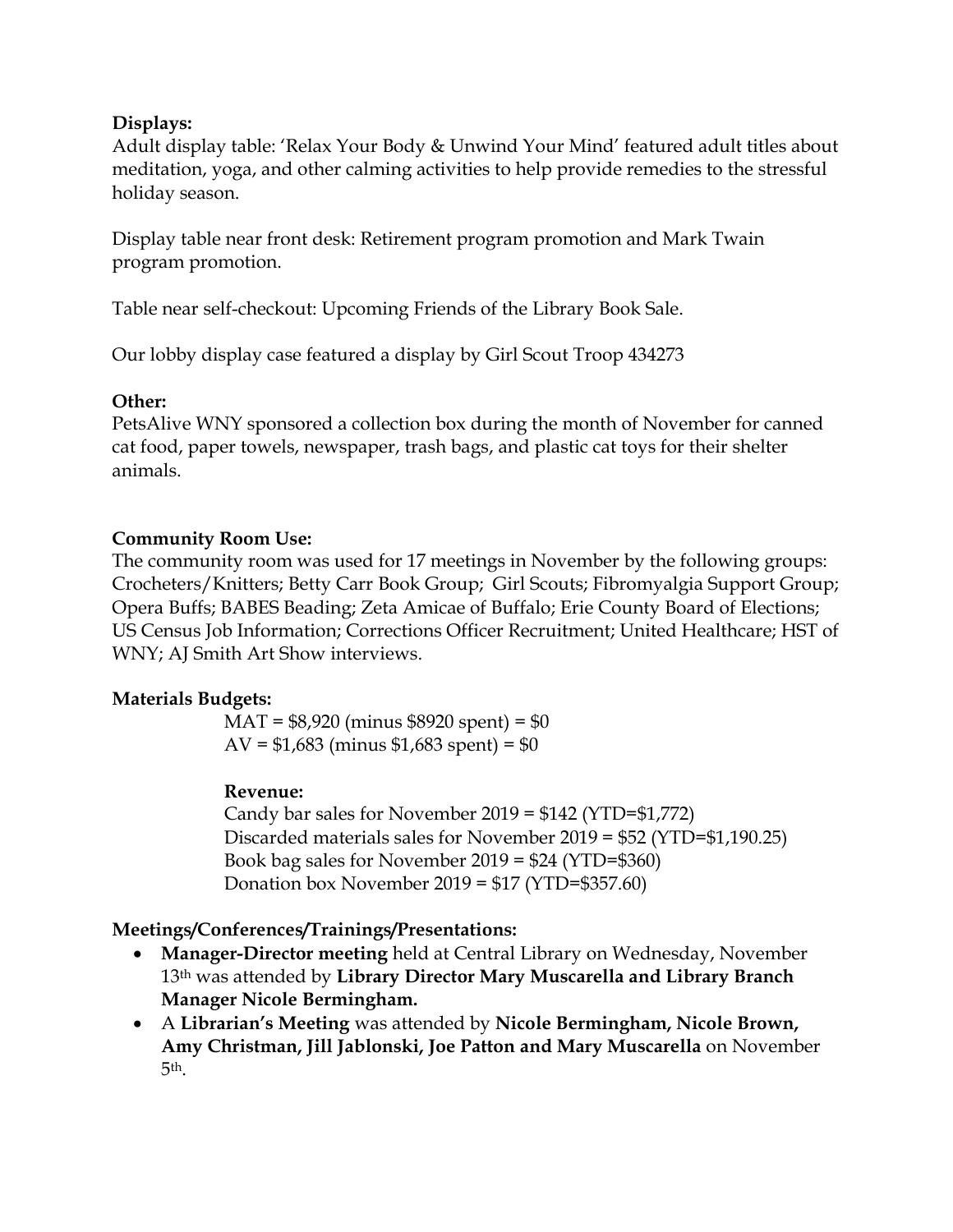LibCal training for staff was presented by Melissa Burgess of Central Library Communications Department on Wednesday, November 13th. This was attended by **Sr. Library Clerk Mary Anne Bartkowiak, Senior Page Partho Bhattacharya; Library Clerk Stephen Carson, Senior Page Julie Heigl and Senior Page Jadzia Insalaco.**

# **Correspondence:**

• Letter to Mayor Mang re: water bills at Kenmore Library

# **Upcoming:**

- Organizing Computer Files & Folders 12/10 at Kenilworth
- Graham Cracker Houses: 12/8 and 12/11 at Kenmore; 12/9 at Kenilworth
- Friends Book Sale: December 6th-8th
- Sweets & Cinema: 12/14 at Kenmore
- Holiday Cookie Exchange: 12/19 at Kenmore

# **INFORMATION:**

- Working with Central graphics dept. for window displays for the 3 windows overlooking the parking lot at Kenmore Library
- Former office spaces on the first floor at Kenmore Library have been cleared out in anticipation of construction. The (former) conference room will now be used for storage.
- Staff training from The PRIDE Center re: pronouns.

# **STAFF**

- **Kathy Galvin has been hired to fill the Librarian I pt position at Kenilworth.**  Kathy comes to us with a wealth of experience. She retired from full-time work as the manager of the Central Library Children's Program team (Librarian III) in May, 2019. Her first day of work at the Kenilworth Branch will be during the week of December 7<sup>th</sup>. This will be a seamless transition for patrons and staff. Many of us have worked with Kathy in the past, and we are lucky to have her join our team.
- **Senior Page Partho Bhattachayra has resigned effective November 30th.** He has accepted a full time position with Ingram Micro. Partho has been a great asset to our team, and has a loyal following for his computer assistance. He will be missed.
- **Page James Gugliuzza will take the vacant Senior Page position** when Partho leaves. James has been a Page for over a year now, and before that was a library volunteer. He will be starting his education for a Masters in Library Science next year.
- **Elena Mileva-Anderson** has been hired to fill the Page position that James will vacate when he moves to being a Senior Page. Elena is the President of the Friends of the Ken-Ton Library, and has been volunteering at the library for the past 6 months.